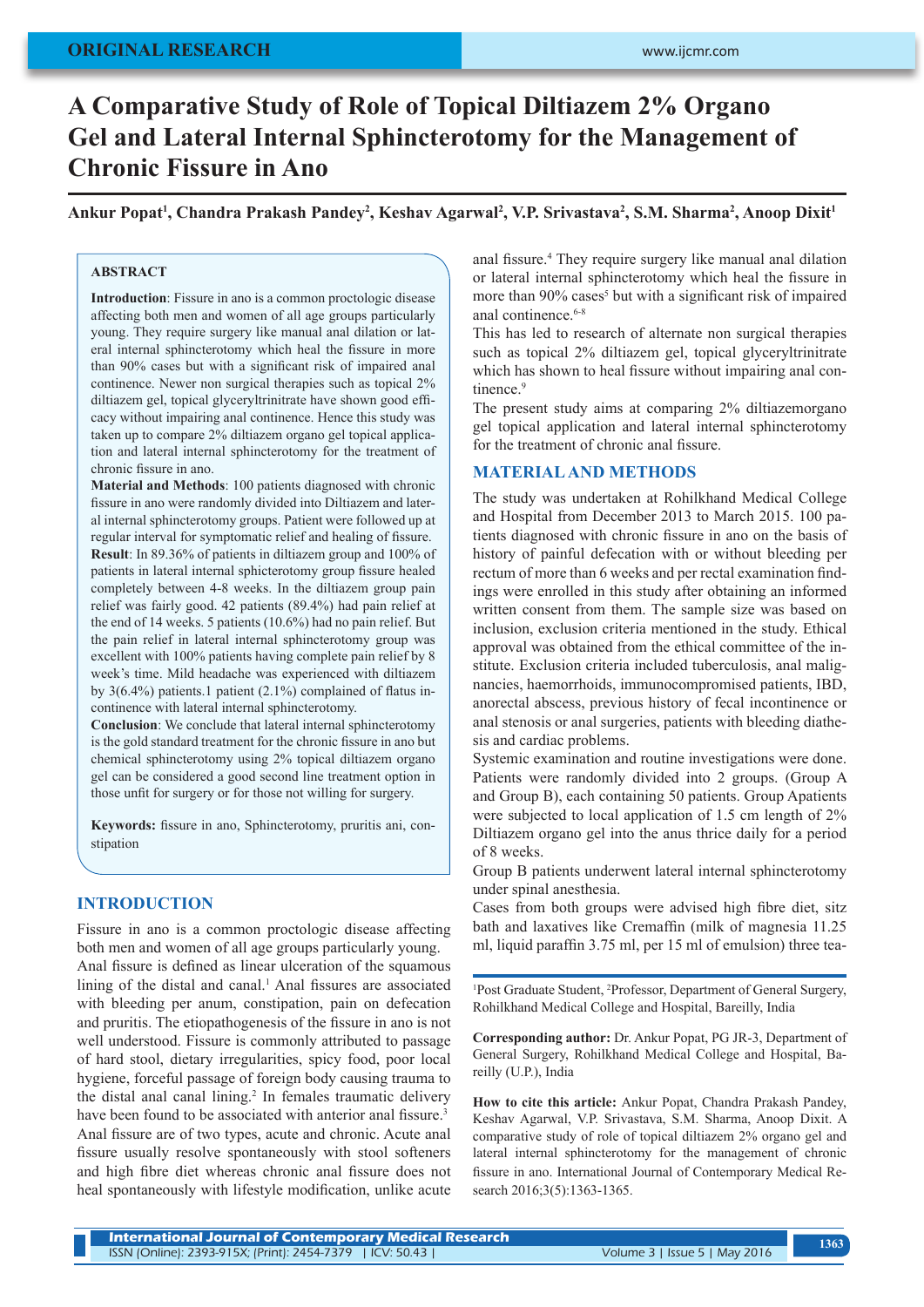spoon at bed time.

Patients were reviewed in the OPD at 2,4,6,8,14 weeks and 6 months. During each visit details on fissure healing and anal tone on per rectal examination and pain relief was assessed from a visual analogue score and noted.

Also, specific questions were asked, regarding the leakage of flatus and faecus particular for group B and headache, vertigo and local irritation for group A.

#### **STATISTICAL ANALYSIS**

The results were tabulated and analyzed using SPSS software. Descriptive statistics was used to infer results.

## **RESULTS**

In our study most of the cases belonged to age group  $21 - 30$ years (figure 1) with slight male preponderance (figure 2).

It was noted that 100% patients, both males and females had painful defecation which was followed by constipation, bleeding per anum, local pruritis and discharge per anus (figure 3). Majority of the fissures were posterior in location with sentinel pile present in 78% of the patients.

Cases were followed up at 2,4,6,8,14 weeks and 6 months for fissures healing, pain alleviation, side effects and recurrences. Three patients from group A and 2 patients from group B were lost to follow up and hence not included in statistical analysis. In 89.36% of patients in Group A and 100% of patients in group B fissure healed completely between 4-8 weeks.

In the group A, who underwent treatment with 2% Diltiazemorgano gel pain relief was fairly good. 42 patients (89.4%) had pain relief at the end of 14 weeks. 5 patients







(10.6%) had no pain relief. But the pain relief in group B patients, who underwent lateral internal sphincterotomy, pain relief was excellent with 100% patients having complete pain relief by 8 week's time (figure 4). Mild headache was experienced by 3(6.4%) patients in group A (Diltiazem group). In group B, 1 patient (2.1%) complained of flatus incontinence and none in group A.

1 patient (2.1%) in the diltiazem group had recurrence which was subsequently managed by lateral internal sphincterotomy and fissure healed in 4 weeks after surgery. There was no recurrence in lateral internal sphincterotomy group.

#### **DISCUSSION**

Anal fissure is linear ulceration of the squamous lining of the distal anal canal causing pain on defecation, bleeding per anum and pruritis.<sup>1</sup>

It most commonly effects middle aged adults with no sex preponderance.10 In our study most effected age group was 21-30 and there was slight male preponderance.

Anal fissures can occur in posterior midline, anterior midline or both with commonest being posterior midline because of lack of muscular support of the anal canal epithelium posteriorly and also poor blood supply posteriorly.11 In our study also posterior midline was the most common position affecting 92% of the patients.

The exact pathogenesis of fissure in ano is unknown. It has been generally accepted that hypertonicity of the internal anal sphincter is responsible for anal fissure. Hence therapies like anal dilatation and lateral internal sphincterotomy which aims at reducing resting anal pressure have been effective in treating anal fissures.<sup>3</sup>



**Figure-3:** Various symptoms according to sex and age Pain Bleeding Discharge Constipation Pruritus



- Diltiazem group - Lateral internal sphincterotomy group **Figure-4:** Pain relief in diltiazem and lateral internal sphincterotomy group